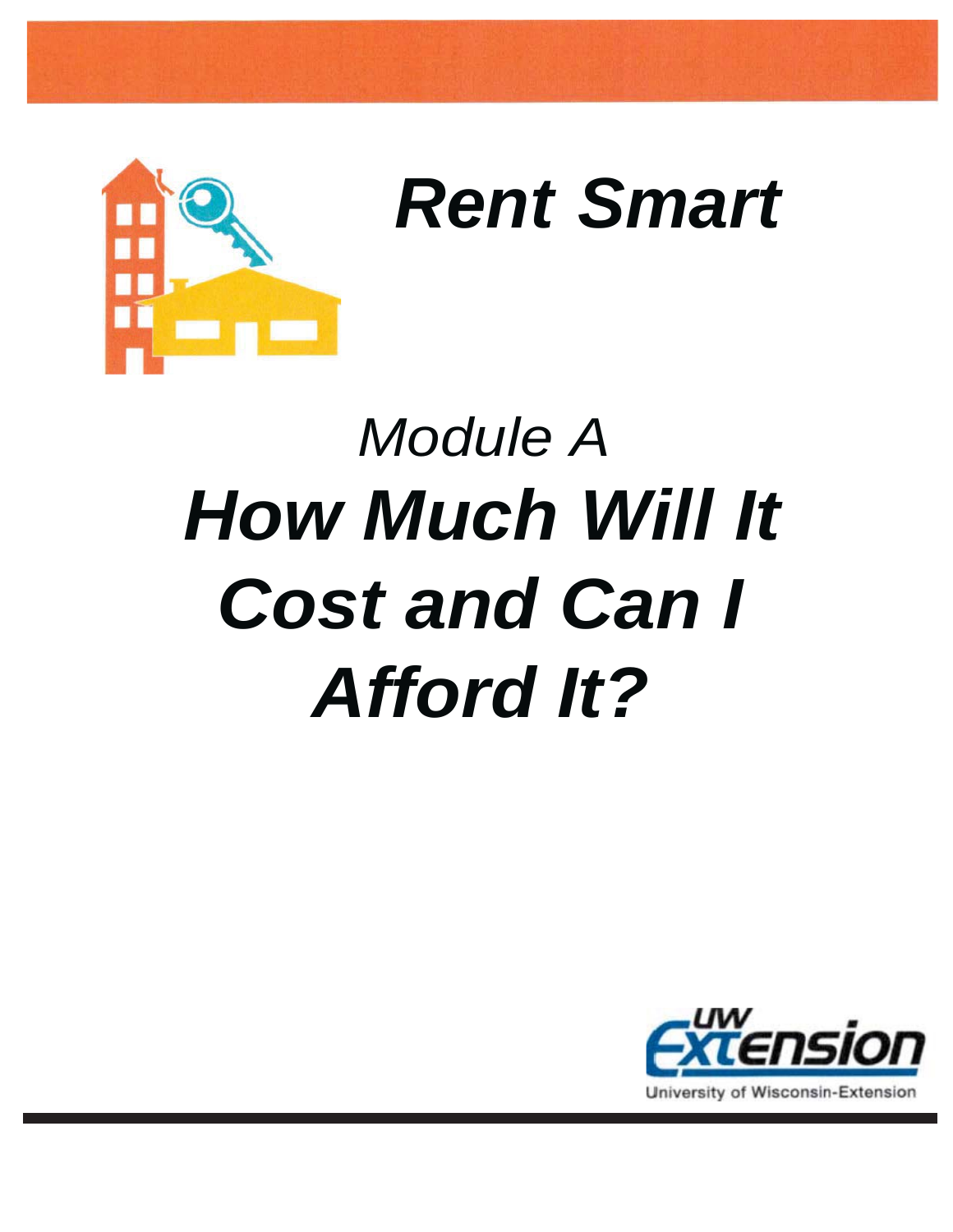

# **How Much Will It Cost? And Can I Afford It?**

| <b>Module Notes:</b>                                                                                                                                           | <b>Questions to Consider:</b>                                                                                                                                                                |
|----------------------------------------------------------------------------------------------------------------------------------------------------------------|----------------------------------------------------------------------------------------------------------------------------------------------------------------------------------------------|
| Identifying total cost of rental units.                                                                                                                        | What do the ads tell you about the cost of a unit?                                                                                                                                           |
| How to compare rental units based on total costs.                                                                                                              | What are your main sources of income that can be<br>counted on for Creating a Spending Plan? Do you<br>have income from other sources, other than<br>wages, or non-cash income such as SNAP. |
| Budgeting income and expense.                                                                                                                                  | What are your largest monthly expenses?                                                                                                                                                      |
|                                                                                                                                                                | How will you track spending and reduce spending<br>if needed?                                                                                                                                |
| <b>Remember:</b>                                                                                                                                               |                                                                                                                                                                                              |
| One reason budgets don't work for many of us is that<br>our spending and expenses change weekly or<br>monthly.                                                 |                                                                                                                                                                                              |
| Tracking your spending lets you stay on top of where<br>your money is really going. It gives you the big picture<br>for all of your spending during the month. | <b>References and Resources:</b><br>Free programs for tracking spending:                                                                                                                     |
| If your monthly expenses are consistently higher<br>than your monthly income, you have 3 options:                                                              | http://www.mint.com                                                                                                                                                                          |
| cut back on spending                                                                                                                                           | <b>Mobile Apps:</b>                                                                                                                                                                          |
| increase your income                                                                                                                                           | https://www.billguard.com<br>https://www.levelmoney.com                                                                                                                                      |
| both                                                                                                                                                           |                                                                                                                                                                                              |
| Many banks/credit unions offer online bill paying,<br>tracking, text messages, online piggy banks for saving<br>money, and other features.                     |                                                                                                                                                                                              |

References to websites used in this publication are for your convenience and not an endorsement of one product over other similar products.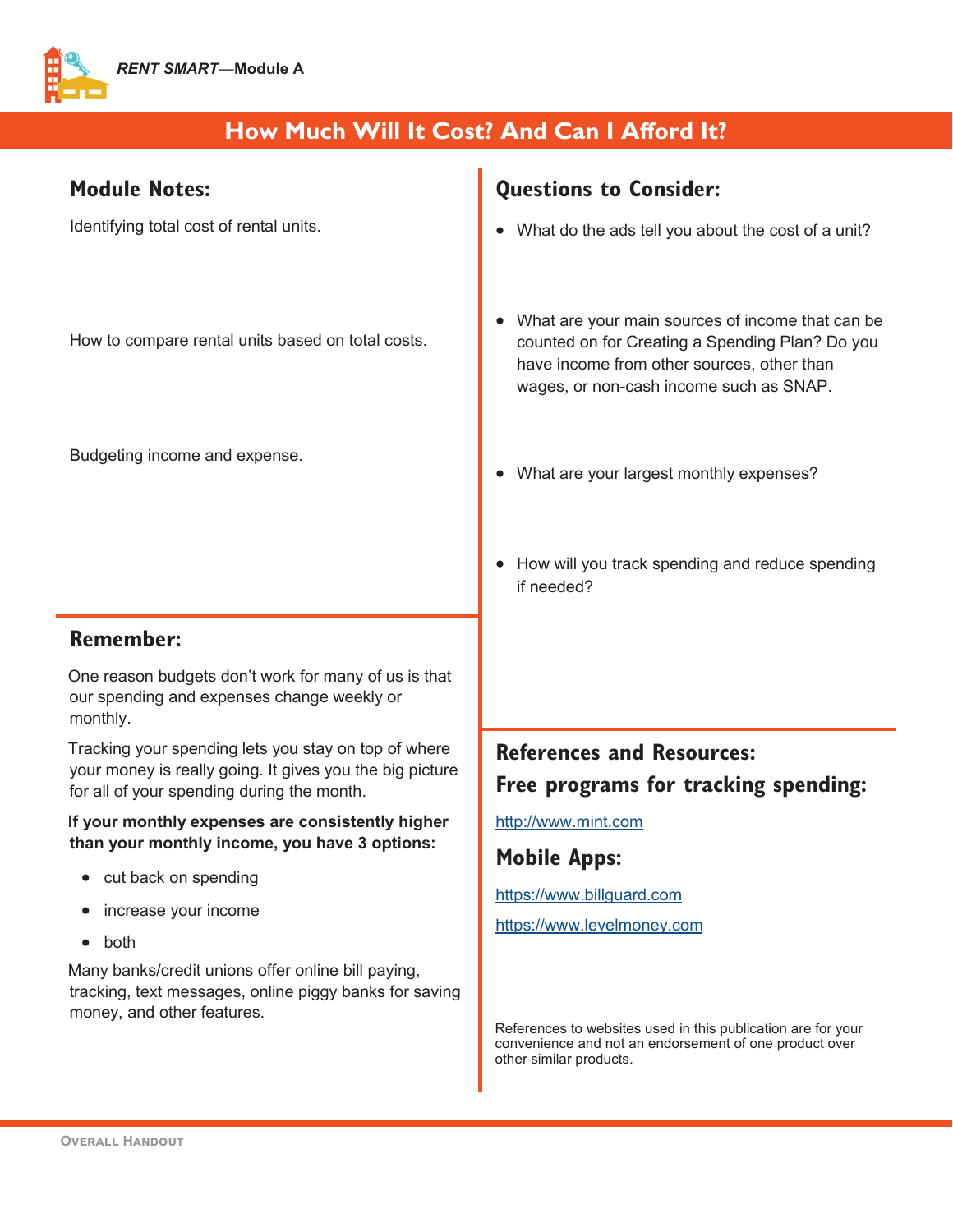

## **What Do the Ads Tell You?**

Before making a decision on which each rental unit to visit, determine and compare the total costs—rent, any utility charges, and other possible costs, such as parking.

\_\_\_\_\_\_\_\_\_\_\_\_\_\_\_\_\_\_\_\_\_\_\_\_\_\_\_\_\_\_\_\_\_\_\_\_\_\_\_\_\_\_\_\_\_\_\_\_\_\_\_\_\_\_\_\_\_\_\_\_\_\_\_\_\_\_\_\_\_\_\_\_\_\_\_\_\_\_\_\_\_\_\_\_\_\_\_\_\_\_\_\_\_\_\_\_\_\_\_\_\_\_\_\_\_\_\_ \_\_\_\_\_\_\_\_\_\_\_\_\_\_\_\_\_\_\_\_\_\_\_\_\_\_\_\_\_\_\_\_\_\_\_\_\_\_\_\_\_\_\_\_\_\_\_\_\_\_\_\_\_\_\_\_\_\_\_\_\_\_\_\_\_\_\_\_\_\_\_\_\_\_\_\_\_\_\_\_\_\_\_\_\_\_\_\_\_\_\_\_\_\_\_\_\_\_\_\_\_\_\_\_\_\_\_ \_\_\_\_\_\_\_\_\_\_\_\_\_\_\_\_\_\_\_\_\_\_\_\_\_\_\_\_\_\_\_\_\_\_\_\_\_\_\_\_\_\_\_\_\_\_\_\_\_\_\_\_\_\_\_\_\_\_\_\_\_\_\_\_\_\_\_\_\_\_\_\_\_\_\_\_\_\_\_\_\_\_\_\_\_\_\_\_\_\_\_\_\_\_\_\_\_\_\_\_\_\_\_\_\_\_\_

\_\_\_\_\_\_\_\_\_\_\_\_\_\_\_\_\_\_\_\_\_\_\_\_\_\_\_\_\_\_\_\_\_\_\_\_\_\_\_\_\_\_\_\_\_\_\_\_\_\_\_\_\_\_\_\_\_\_\_\_\_\_\_\_\_\_\_\_\_\_\_\_\_\_\_\_\_\_\_\_\_\_\_\_\_\_\_\_\_\_\_\_\_\_\_\_\_\_\_\_\_\_\_\_\_\_\_ \_\_\_\_\_\_\_\_\_\_\_\_\_\_\_\_\_\_\_\_\_\_\_\_\_\_\_\_\_\_\_\_\_\_\_\_\_\_\_\_\_\_\_\_\_\_\_\_\_\_\_\_\_\_\_\_\_\_\_\_\_\_\_\_\_\_\_\_\_\_\_\_\_\_\_\_\_\_\_\_\_\_\_\_\_\_\_\_\_\_\_\_\_\_\_\_\_\_\_\_\_\_\_\_\_\_\_ \_\_\_\_\_\_\_\_\_\_\_\_\_\_\_\_\_\_\_\_\_\_\_\_\_\_\_\_\_\_\_\_\_\_\_\_\_\_\_\_\_\_\_\_\_\_\_\_\_\_\_\_\_\_\_\_\_\_\_\_\_\_\_\_\_\_\_\_\_\_\_\_\_\_\_\_\_\_\_\_\_\_\_\_\_\_\_\_\_\_\_\_\_\_\_\_\_\_\_\_\_\_\_\_\_\_\_

Call the number listed for a unit and find out needed information on the cost of the unit. Ask such questions:

 $\bullet$  What is the address of the unit?

What is included in the rent?

• What utilities does the tenant pay? What is the hook-up charge? Is there a deposit for utilities? Is it refundable when lease ends?

\_\_\_\_\_\_\_\_\_\_\_\_\_\_\_\_\_\_\_\_\_\_\_\_\_\_\_\_\_\_\_\_\_\_\_\_\_\_\_\_\_\_\_\_\_\_\_\_\_\_\_\_\_\_\_\_\_\_\_\_\_\_\_\_\_\_\_\_\_\_\_\_\_\_\_\_\_\_\_\_\_\_\_\_\_\_\_\_\_\_\_\_\_\_\_\_\_\_\_\_\_\_\_\_\_\_\_ \_\_\_\_\_\_\_\_\_\_\_\_\_\_\_\_\_\_\_\_\_\_\_\_\_\_\_\_\_\_\_\_\_\_\_\_\_\_\_\_\_\_\_\_\_\_\_\_\_\_\_\_\_\_\_\_\_\_\_\_\_\_\_\_\_\_\_\_\_\_\_\_\_\_\_\_\_\_\_\_\_\_\_\_\_\_\_\_\_\_\_\_\_\_\_\_\_\_\_\_\_\_\_\_\_\_\_ \_\_\_\_\_\_\_\_\_\_\_\_\_\_\_\_\_\_\_\_\_\_\_\_\_\_\_\_\_\_\_\_\_\_\_\_\_\_\_\_\_\_\_\_\_\_\_\_\_\_\_\_\_\_\_\_\_\_\_\_\_\_\_\_\_\_\_\_\_\_\_\_\_\_\_\_\_\_\_\_\_\_\_\_\_\_\_\_\_\_\_\_\_\_\_\_\_\_\_\_\_\_\_\_\_\_\_

\_\_\_\_\_\_\_\_\_\_\_\_\_\_\_\_\_\_\_\_\_\_\_\_\_\_\_\_\_\_\_\_\_\_\_\_\_\_\_\_\_\_\_\_\_\_\_\_\_\_\_\_\_\_\_\_\_\_\_\_\_\_\_\_\_\_\_\_\_\_\_\_\_\_\_\_\_\_\_\_\_\_\_\_\_\_\_\_\_\_\_\_\_\_\_\_\_\_\_\_\_\_\_\_\_\_\_ \_\_\_\_\_\_\_\_\_\_\_\_\_\_\_\_\_\_\_\_\_\_\_\_\_\_\_\_\_\_\_\_\_\_\_\_\_\_\_\_\_\_\_\_\_\_\_\_\_\_\_\_\_\_\_\_\_\_\_\_\_\_\_\_\_\_\_\_\_\_\_\_\_\_\_\_\_\_\_\_\_\_\_\_\_\_\_\_\_\_\_\_\_\_\_\_\_\_\_\_\_\_\_\_\_\_\_ \_\_\_\_\_\_\_\_\_\_\_\_\_\_\_\_\_\_\_\_\_\_\_\_\_\_\_\_\_\_\_\_\_\_\_\_\_\_\_\_\_\_\_\_\_\_\_\_\_\_\_\_\_\_\_\_\_\_\_\_\_\_\_\_\_\_\_\_\_\_\_\_\_\_\_\_\_\_\_\_\_\_\_\_\_\_\_\_\_\_\_\_\_\_\_\_\_\_\_\_\_\_\_\_\_\_\_

• How much have these costs been in the past?

Landlords should provide this information; however, it is the renter's responsibility to ask for it. If you have the address, you can get information on past usage by calling the utility company.

• What other costs could the tenant be expected to pay? (i.e. pet deposit, parking, garage, damage deposit, etc.) \_\_\_\_\_\_\_\_\_\_\_\_\_\_\_\_\_\_\_\_\_\_\_\_\_\_\_\_\_\_\_\_\_\_\_\_\_\_\_\_\_\_\_\_\_\_\_\_\_\_\_\_\_\_\_\_\_\_\_\_\_\_\_\_\_\_\_\_\_\_\_\_\_\_\_\_\_\_\_\_\_\_\_\_\_\_\_\_\_\_\_\_\_\_\_\_\_\_\_\_\_\_\_\_\_\_\_

\_\_\_\_\_\_\_\_\_\_\_\_\_\_\_\_\_\_\_\_\_\_\_\_\_\_\_\_\_\_\_\_\_\_\_\_\_\_\_\_\_\_\_\_\_\_\_\_\_\_\_\_\_\_\_\_\_\_\_\_\_\_\_\_\_\_\_\_\_\_\_\_\_\_\_\_\_\_\_\_\_\_\_\_\_\_\_\_\_\_\_\_\_\_\_\_\_\_\_\_\_\_\_\_\_\_\_ \_\_\_\_\_\_\_\_\_\_\_\_\_\_\_\_\_\_\_\_\_\_\_\_\_\_\_\_\_\_\_\_\_\_\_\_\_\_\_\_\_\_\_\_\_\_\_\_\_\_\_\_\_\_\_\_\_\_\_\_\_\_\_\_\_\_\_\_\_\_\_\_\_\_\_\_\_\_\_\_\_\_\_\_\_\_\_\_\_\_\_\_\_\_\_\_\_\_\_\_\_\_\_\_\_\_\_

For Activity 2: Use the answers to these questions to fill in **Handout 2** and compare costs.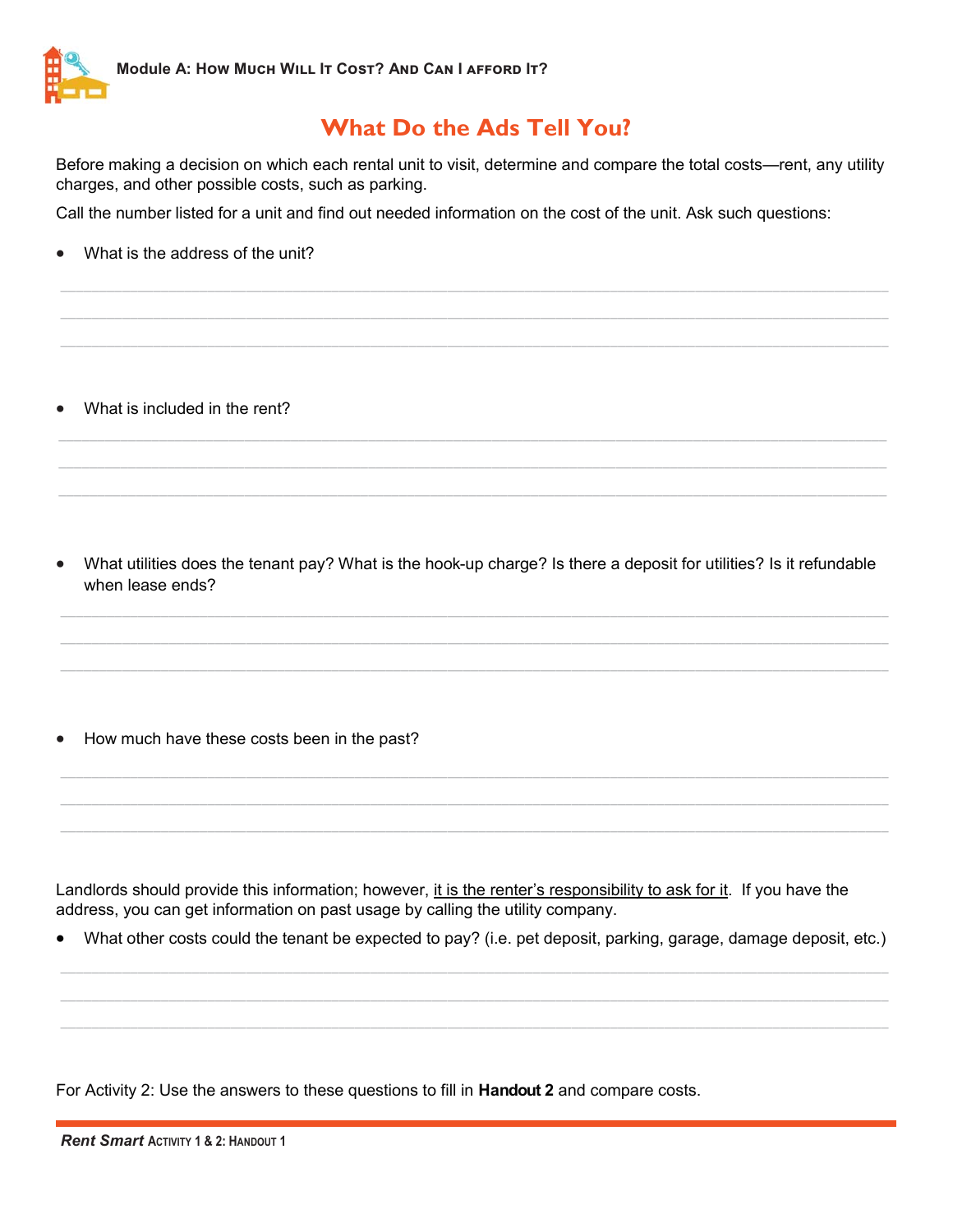

# **Comparing Rental Costs**

When looking for a place to live, check out all the costs. Before applying to a rental unit or signing a rental agreement or lease, ask questions to determine all of the costs you would be expected to pay. Use the chart to help you compare the total costs of rental units.

| Unit                                                   | #1 | #2 | #3 |  |  |  |  |
|--------------------------------------------------------|----|----|----|--|--|--|--|
|                                                        |    |    |    |  |  |  |  |
| <b>Expense (initial cost)</b>                          |    |    |    |  |  |  |  |
| Security deposit                                       |    |    |    |  |  |  |  |
| Application deposit*                                   |    |    |    |  |  |  |  |
| Other (for example, 1 <sup>st</sup> & last month rent) |    |    |    |  |  |  |  |
|                                                        |    |    |    |  |  |  |  |
| <b>Total</b>                                           | \$ | \$ | \$ |  |  |  |  |
| <b>Monthly Cost</b>                                    |    |    |    |  |  |  |  |
| Rent                                                   |    |    |    |  |  |  |  |
| <b>Utilities</b>                                       |    |    |    |  |  |  |  |
| Water & sewer                                          |    |    |    |  |  |  |  |
| Trash pick-up                                          |    |    |    |  |  |  |  |
| Parking                                                |    |    |    |  |  |  |  |
| Garage/storage                                         |    |    |    |  |  |  |  |
| Cable                                                  |    |    |    |  |  |  |  |
| Internet                                               |    |    |    |  |  |  |  |
| Maintenance (for example, lawn, snow)                  |    |    |    |  |  |  |  |
| Laundry                                                |    |    |    |  |  |  |  |
| Transportation                                         |    |    |    |  |  |  |  |
| Other                                                  |    |    |    |  |  |  |  |
| <b>Total</b>                                           |    |    |    |  |  |  |  |
| Money needed 1st month                                 | \$ | \$ | \$ |  |  |  |  |

\*A landlord may charge a prospective tenant the actual cost (up to \$20) to obtain a consumer credit report ONLY from a national consumer reporting agency. The landlord must notify the tenant of this charge before requesting the report, give the tenant a copy of the report and allow the tenant to provide their own report if it is less than 30 days old.

\*If landlord requires tenant to pay an earnest money deposit with rental application, landlord has 3 business days after accepting the deposit to accept the tenant or return the earnest money. If the landlord rejects the rental application, the landlord must return the entire earnest money deposit to the applicant by the end of the next business day after rejecting the application. If an applicant decides not to rent after the landlord accepts their application, the landlord may withhold actual costs or damages from the deposit.

LANDLORD TENANT GUIDE–2016 (Department of Agriculture, Trade and Consumer Protection)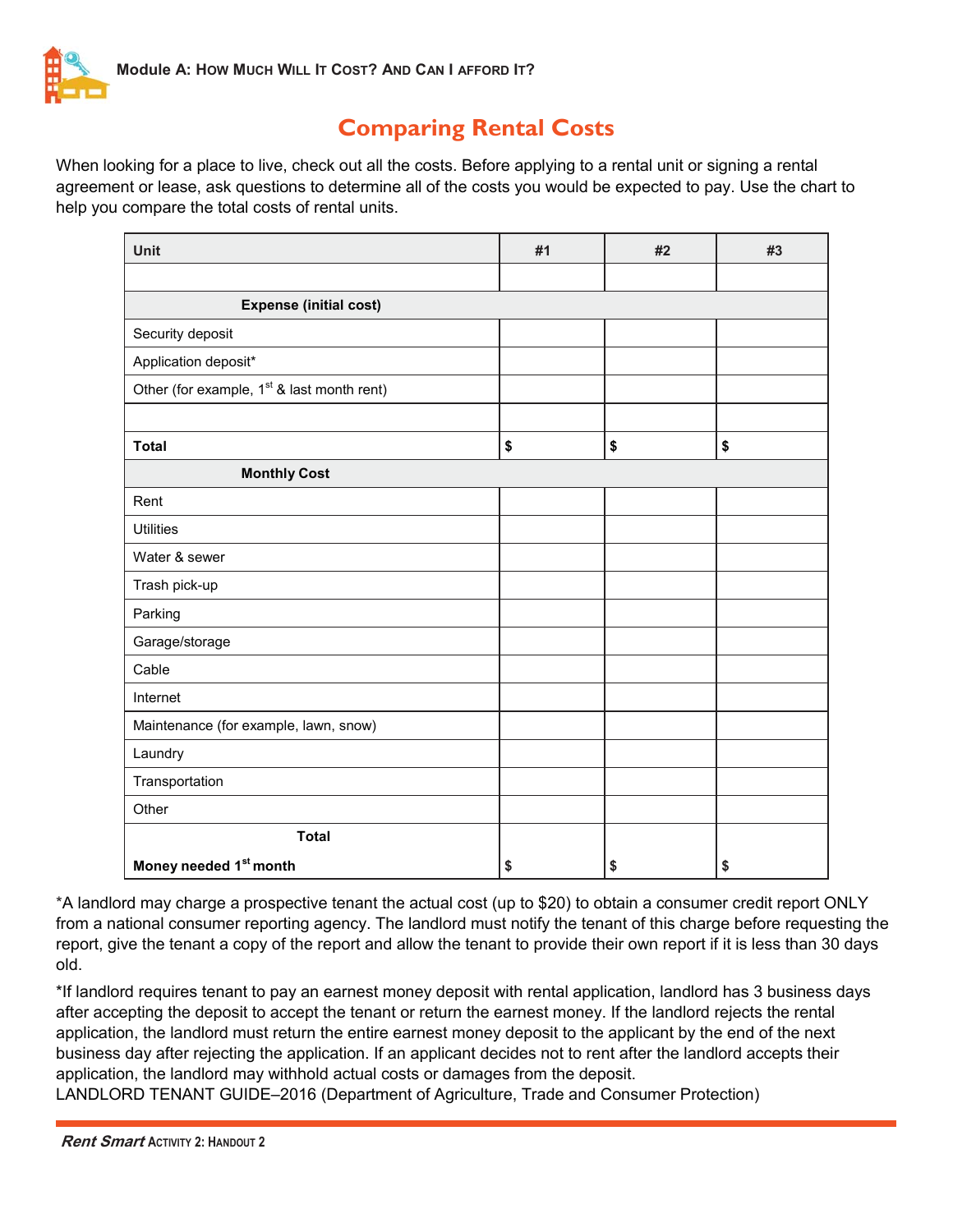

# **Monthly Budget Worksheet**

**Basic Living Expenses** Debts (bills that charge interest)

**Total Amount Owed**

| <b>Monthly Expense</b>                                          | <b>\$Amount</b> |                                                                      |    |
|-----------------------------------------------------------------|-----------------|----------------------------------------------------------------------|----|
| Rent/Mortgage                                                   |                 | <b>Name of Creditor</b>                                              |    |
| Electricity                                                     |                 |                                                                      |    |
| Heating Oil or Gas                                              |                 | Car Payment                                                          | \$ |
| Water/Sewer                                                     |                 | <b>Medical Bill</b>                                                  |    |
| Satellite/Cable/Internet                                        |                 |                                                                      |    |
| Renter's Insurance                                              |                 | Past Due Utility                                                     |    |
| Phone-landline and/or Cell                                      |                 | <b>Credit Card</b>                                                   |    |
| Gas for Car                                                     |                 |                                                                      |    |
| Car Insurance Payment                                           |                 |                                                                      |    |
| Groceries                                                       |                 |                                                                      |    |
| Eating Out                                                      |                 |                                                                      |    |
| "Stuff" for Household & Personal<br>Care                        |                 |                                                                      |    |
| <b>Clothing and Laundry</b>                                     |                 |                                                                      |    |
| Doctor co-pays                                                  |                 |                                                                      |    |
| Prescriptions                                                   |                 |                                                                      |    |
| Entertainment Hobbies/<br>Memberships                           |                 | <b>TOTAL DEBTS</b>                                                   | \$ |
| Pets                                                            |                 | TAKE HOME INCOME/PAYCHECKS                                           |    |
| Gifts/Donations                                                 |                 | (after any taxes are taken out)                                      |    |
| Other insurance                                                 |                 | Income $(1)$ \$                                                      |    |
| Miscellaneous                                                   |                 | Income $(2)$ \$                                                      |    |
| <b>Bus Passes</b>                                               |                 |                                                                      |    |
|                                                                 |                 | Income $(3)$ \$                                                      |    |
| Money put into savings                                          |                 |                                                                      |    |
|                                                                 |                 | Income $(4)$ \$                                                      |    |
| <b>MONTHLY EXPENSES</b><br>(total from above) \$                |                 | <b>TOTAL MONTHLY</b><br><b>NET (TAKE HOME)</b>                       |    |
| + MONTHLY DEBT<br><b>PAYMENTS</b><br>(total from debt chart) \$ |                 | <b>INCOME \$</b><br><b>Minus Total</b><br><b>Monthly Spending \$</b> |    |
| = ADD UP TOTAL<br><b>MONTHLY SPENDING \$</b>                    |                 | Difference $+/-$ \$                                                  |    |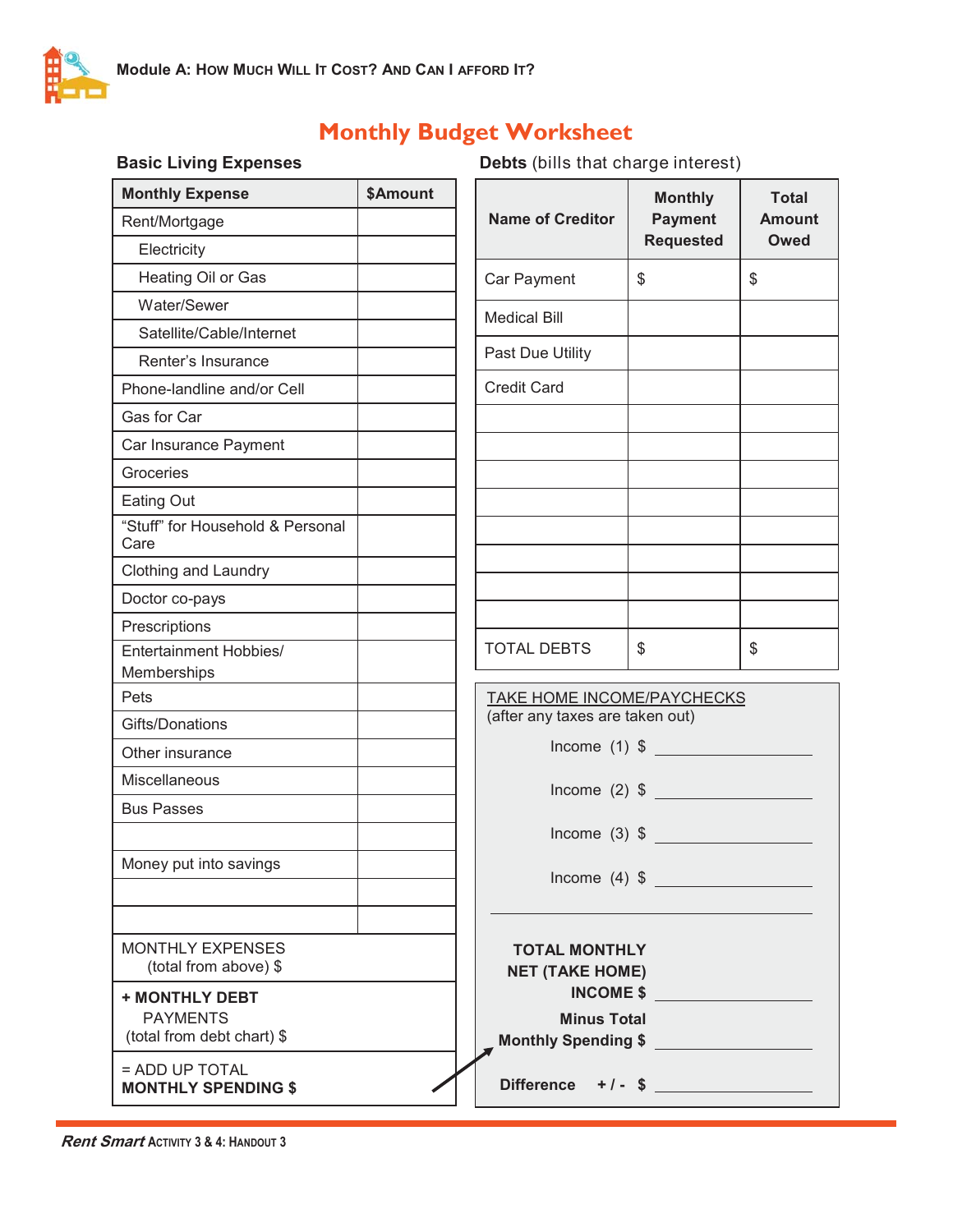

## **When You Need to Reduce Expenses**

| Don't buy it | Use wisely        | Rent or hire |
|--------------|-------------------|--------------|
| Borrow/Share | Find the best buy | Find it free |
| Substitute   | Make it           | Trade/Barter |

#### **Ask:**

- 1. Can I substitute a less costly item? Buy it cheaper?
- 2. Are there opportunities to cooperate with others by trading or sharing resources?
- 3. Can I save if I do it myself?
- 4. Can I do it less often?
- 5. Can I do without?
- 6. How can I conserve resources and avoid waste?

#### **Expense Examples**

#### **Housing:**

- 1. Share a rental unit with a friend.
- 2. Rent smaller rental unit.

#### **Transportation:**

- 1. Find an a rental unit close to where you work so that you can walk.
- 2. Use public transportation if available.
- 3. Carpool.

#### **Food:**

- 1. Prepare cost-effective meals at home.
- 2. Use Food Share and limit food purchases beyond that.
- 3. Limit eating out and snack purchase (vending machine and convenience store).
- 4. Use food pantries, commodities and cheaper/generic food products.
- 5. Make a list before you shop and only buy what is on the list.

#### **Clothing:**

- 1. Buy at used clothing stores and garage sales.
- 2. Buy store brands, not designer clothes.
- 3. Watch for coupons and store ads.

#### **Technology:**

- 1. Check for ways to reduce/remove monthly cable/satellite (fewer channels).
- 2. Check for ways to reduce cell phone (family plan, less data).
- 3. Check for ways to reduce internet (reduce speed).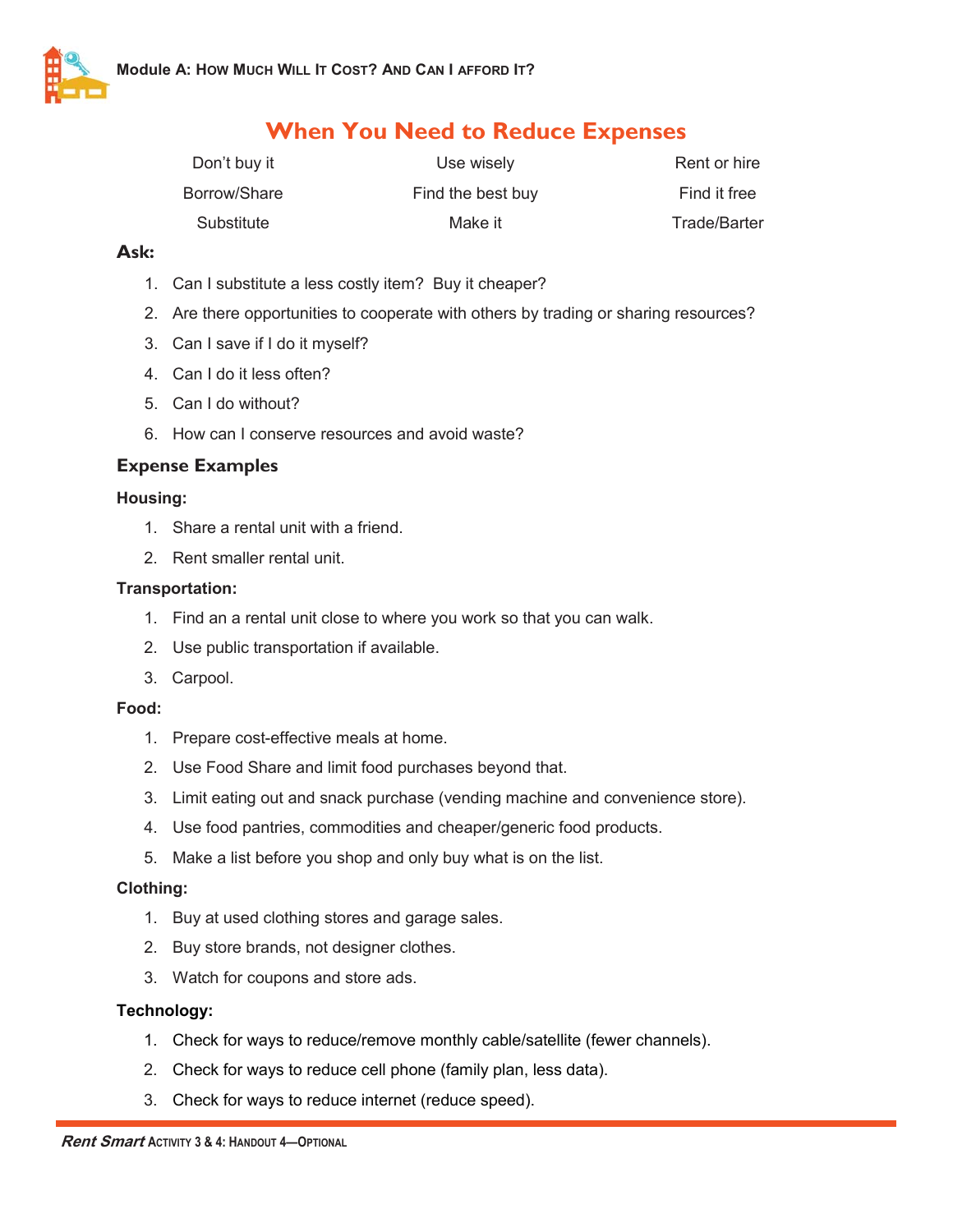

# **Set Up a Spending Plan**

**Setting up a spending plan includes:** 

- **Figuring out your average monthly income**
- **Identifying financial goals**   $\bullet$
- $\bullet$ **Keeping track of your average monthly living expenses**

**Figure out your monthly income. If you use your "take-home" pay amount, then taxes and some other expenses may already be taken out for you. If you work seasonally, divide up what you can spend from that income each month during the year.** 

| <b>INCOME SOURCE</b>                                                                                                                          | <b>AMOUNT</b> |
|-----------------------------------------------------------------------------------------------------------------------------------------------|---------------|
| Paycheck                                                                                                                                      |               |
| Paycheck                                                                                                                                      |               |
| <b>Tips/Bonuses/Commissions</b>                                                                                                               |               |
| Interest/Dividends                                                                                                                            |               |
| Grants/Financial Aid (If you get a lump sum, divide up what you can spend each<br>month during the school year - after you have paid tuition) |               |
| <b>Child Support</b>                                                                                                                          |               |
| <b>Public Assistance</b>                                                                                                                      |               |
| <b>Social Security</b>                                                                                                                        |               |
| <b>Other Income</b>                                                                                                                           |               |
| <b>Total Monthly Income</b>                                                                                                                   |               |

**Identify financial goals. The reason to have a spending plan is to make sure that you're spending your money on things that are the most important to you. For each goal, figure out the total amount needed, the date you want to reach your goal, and how much you need to save monthly. For example, if you want \$400 in your emergency fund in one year, you need to save around \$33 every month.**

| <b>Financial Goals</b> | <b>Total Amount Needed</b>   | Date Needed (in months)<br>(6 months, 24 months, etc.) | <b>Amount to Save Monthly</b><br>(Divide the total needed by the<br>number of months) |
|------------------------|------------------------------|--------------------------------------------------------|---------------------------------------------------------------------------------------|
| <b>Emergency Fund</b>  |                              |                                                        |                                                                                       |
|                        |                              |                                                        |                                                                                       |
|                        |                              |                                                        |                                                                                       |
|                        |                              |                                                        |                                                                                       |
|                        |                              |                                                        |                                                                                       |
|                        | <b>Total Monthly Savings</b> |                                                        |                                                                                       |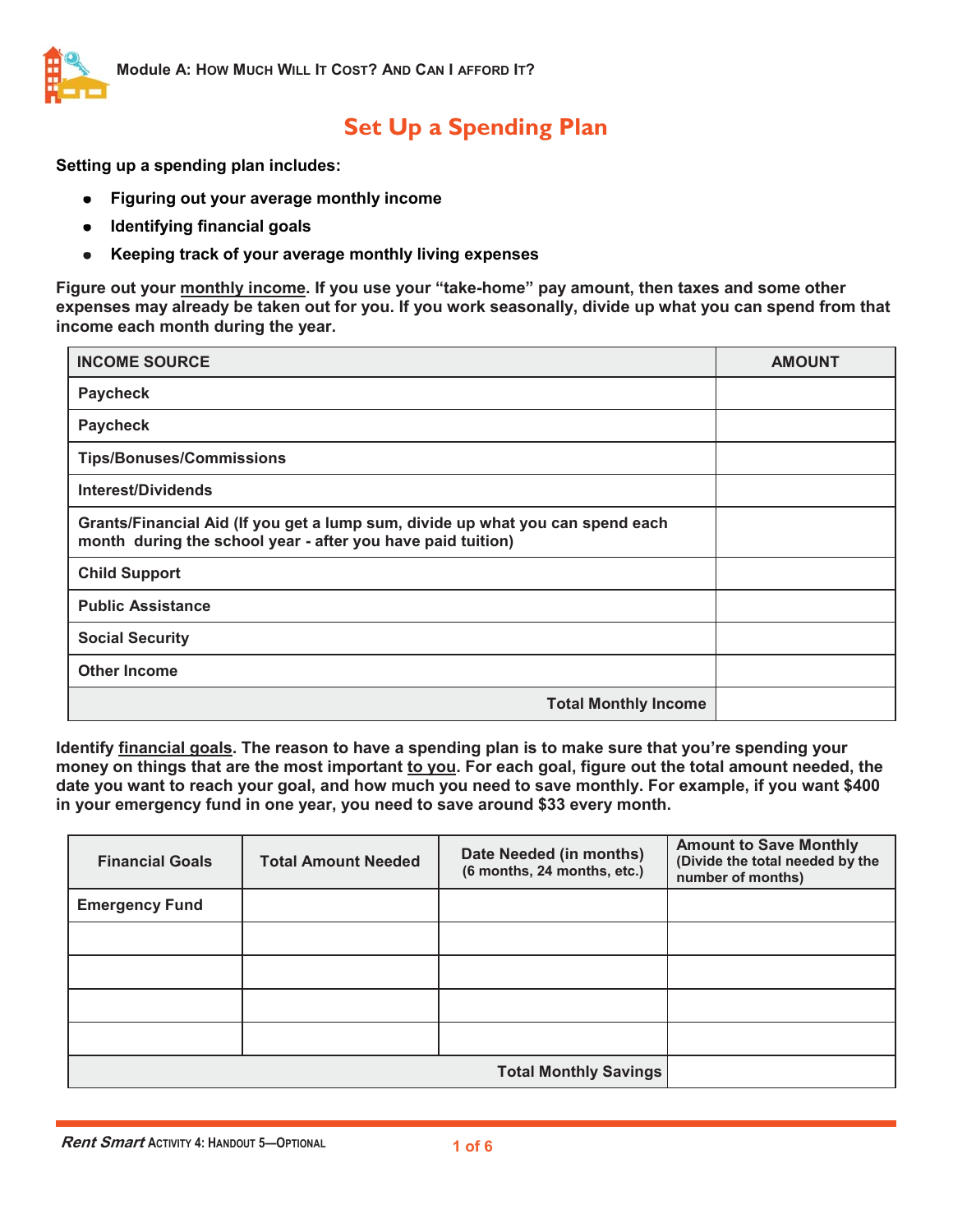

**Keep track of your monthly debt payments. The more debt you have, the less money you have left to cover your other monthly living expenses. If you can, try to pay more than the minimum due.** 

| <b>DEBT PAYMENTS</b>               | <b>TOTAL BALANCE</b> | <b>MONTHLY PAYMENT</b> |
|------------------------------------|----------------------|------------------------|
| <b>Credit Card:</b>                |                      |                        |
| <b>Credit Card:</b>                |                      |                        |
| <b>Credit Card:</b>                |                      |                        |
| Loan                               |                      |                        |
| <b>Medical Bill/Dental Bill</b>    |                      |                        |
| <b>Past Due Utility</b>            |                      |                        |
| Other:                             |                      |                        |
| Other:                             |                      |                        |
| <b>Total Monthly Debt Payments</b> |                      |                        |

**Keep track of your average monthly spending. To figure out your monthly spending, look at your bank/ credit union statement and credit card bills. For cash purchases, try writing down how much you spend during the month in a notebook or calendar you carry with you. You can be as specific or general as you want, but here are some categories to get you started.** 

| FIXED EXPENSES (Expenses that stay the same every month)                                  | <b>MONTHLY AMOUNT</b> |
|-------------------------------------------------------------------------------------------|-----------------------|
| <b>Rent or Mortgage</b>                                                                   |                       |
| <b>Vehicle Payment</b>                                                                    |                       |
| <b>Monthly Insurance Payments:</b><br><b>Vehicle</b>                                      |                       |
| <b>Renter's or Homeowner's</b>                                                            |                       |
| Life                                                                                      |                       |
| <b>Health</b>                                                                             |                       |
| Taxes (estimated tax payments above and beyond monthly withholding from your<br>paycheck) |                       |
| <b>Child Care</b>                                                                         |                       |
| <b>Child Support</b>                                                                      |                       |
| <b>Other</b>                                                                              |                       |
| <b>Total Fixed Monthly Expenses</b>                                                       |                       |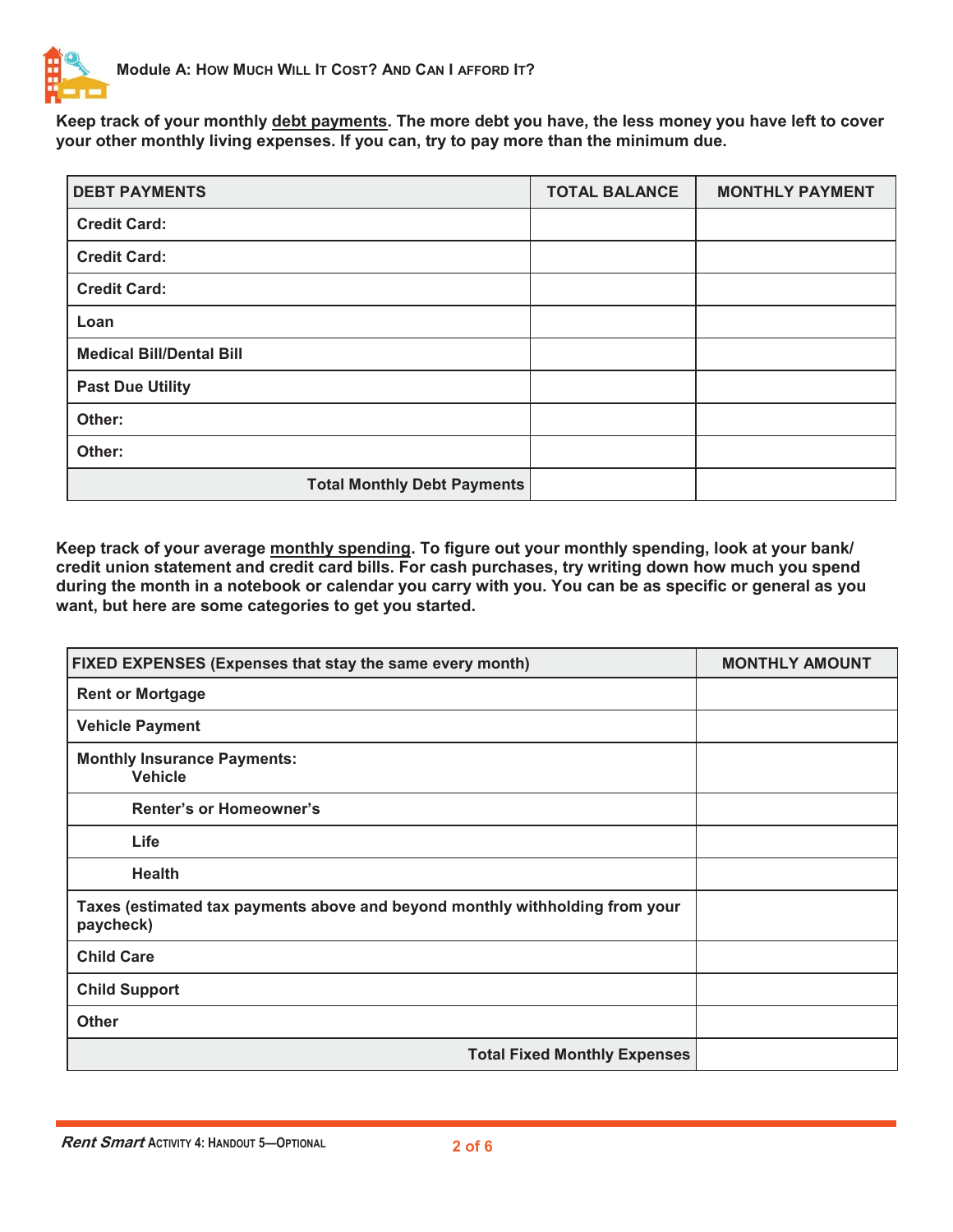

| FLEXIBLE or VARIABLE EXPENSES (Expenses that might change a little each | <b>MONTHLY AMOUNT</b> |
|-------------------------------------------------------------------------|-----------------------|
| <b>Housing Costs:</b><br><b>Electricity</b>                             |                       |
| Gas or Oil for heating home                                             |                       |
| <b>Water/Sewer</b>                                                      |                       |
| Garbage                                                                 |                       |
| <b>Telephone or Cell Phone</b>                                          |                       |
| <b>Cable or Satellite T.V.</b>                                          |                       |
| Internet                                                                |                       |
| Household Supplies (Toilet paper, cleaning solutions, etc.)             |                       |
| <b>Household Furnishings</b>                                            |                       |
| <b>Transportation:</b><br><b>Gas for Vehicle(s)</b>                     |                       |
| Vehicle Expenses (oil changes, repairs, etc.)                           |                       |
| <b>Other: Public Transportation, Parking Permits</b>                    |                       |
| <b>Personal Items:</b><br>Hair cuts, make-up, shampoo, etc.             |                       |
| <b>Clothing</b>                                                         |                       |
| <b>Laundry or Dry Cleaning</b>                                          |                       |
| <b>Prescriptions</b>                                                    |                       |
| <b>Doctor/Dentist</b>                                                   |                       |
| Personal allowance ("fun money")                                        |                       |
| <b>Groceries</b>                                                        |                       |
| <b>Work/School Lunches</b>                                              |                       |
| <b>School Supplies</b>                                                  |                       |
| <b>Pets</b>                                                             |                       |
| <b>Other</b>                                                            |                       |
| <b>Total Monthly Flexible or Variable Expenses</b>                      |                       |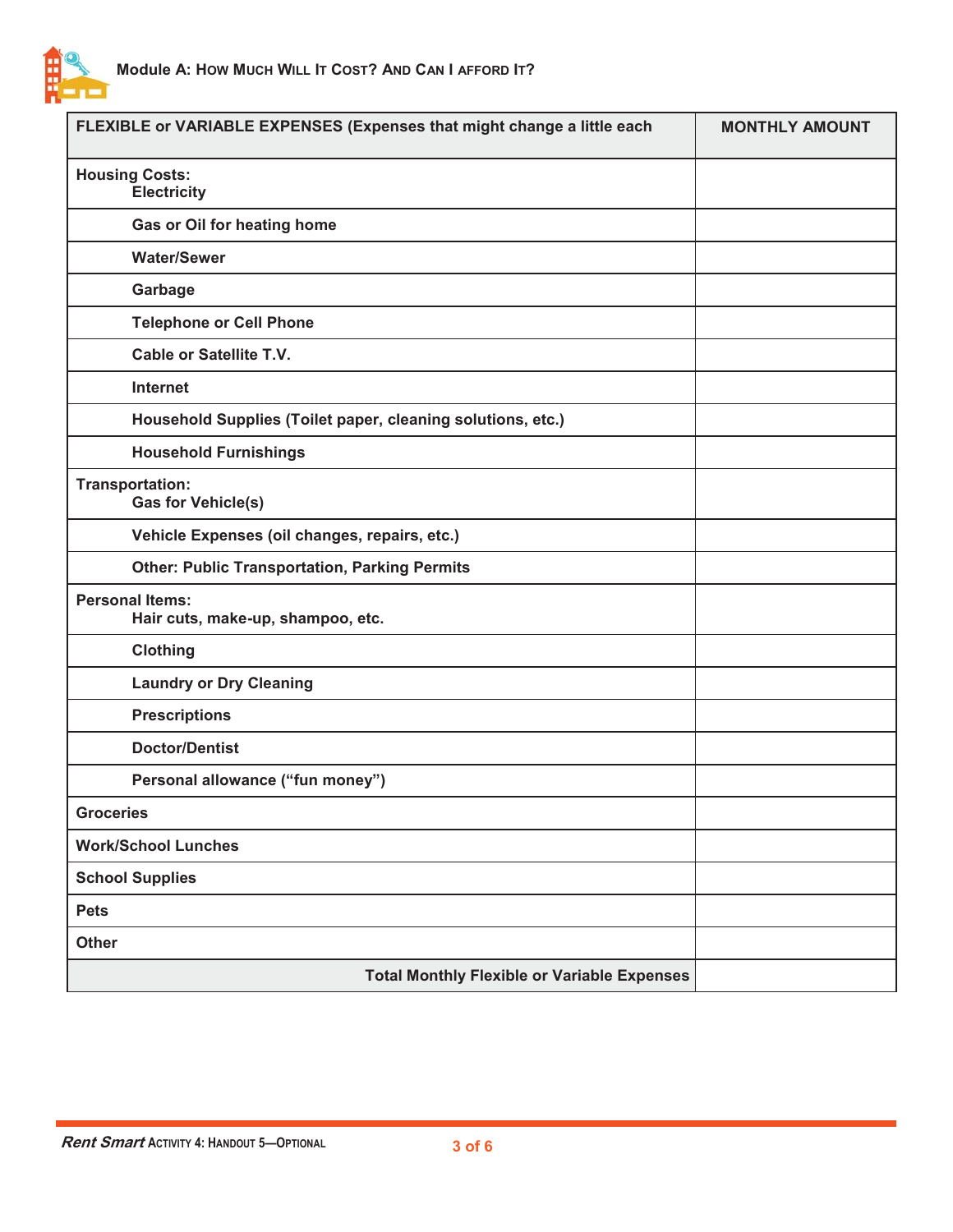

| DISCRETIONARY EXPENSES (You may or may not have these expenses every<br>month) | <b>MONTHLY AMOUNT</b> |
|--------------------------------------------------------------------------------|-----------------------|
| Going Out (above and beyond "fun money")                                       |                       |
| <b>Hobbies/Clubs</b>                                                           |                       |
| <b>Contributions/Donations</b>                                                 |                       |
| Gifts/Cards:<br><b>Birthdays</b>                                               |                       |
| <b>Holidays</b>                                                                |                       |
| <b>Other</b>                                                                   |                       |
| <b>Stamps/Postage</b>                                                          |                       |
| Newspapers/Magazines                                                           |                       |
| <b>Lessons</b>                                                                 |                       |
| <b>Dues</b>                                                                    |                       |
| <b>Alcohol</b>                                                                 |                       |
| Cigarettes/Tobacco                                                             |                       |
| Pop/Candy/Snacks                                                               |                       |
| <b>Other</b>                                                                   |                       |
| <b>Other</b>                                                                   |                       |
| <b>Total Discretionary Expenses</b>                                            |                       |

**Identify infrequent expenses. Some of these expenses you may already be paying monthly. But if you pay any of the following expenses annually or quarterly, be sure to plan for them. For example, if you pay \$300 towards your car insurance four times a year – for a total of \$1200 a year – that means you need to save \$100 a month to have enough money for your quarterly payments. Be sure to include these infrequent expenses in either your monthly savings plan or your monthly expenses.**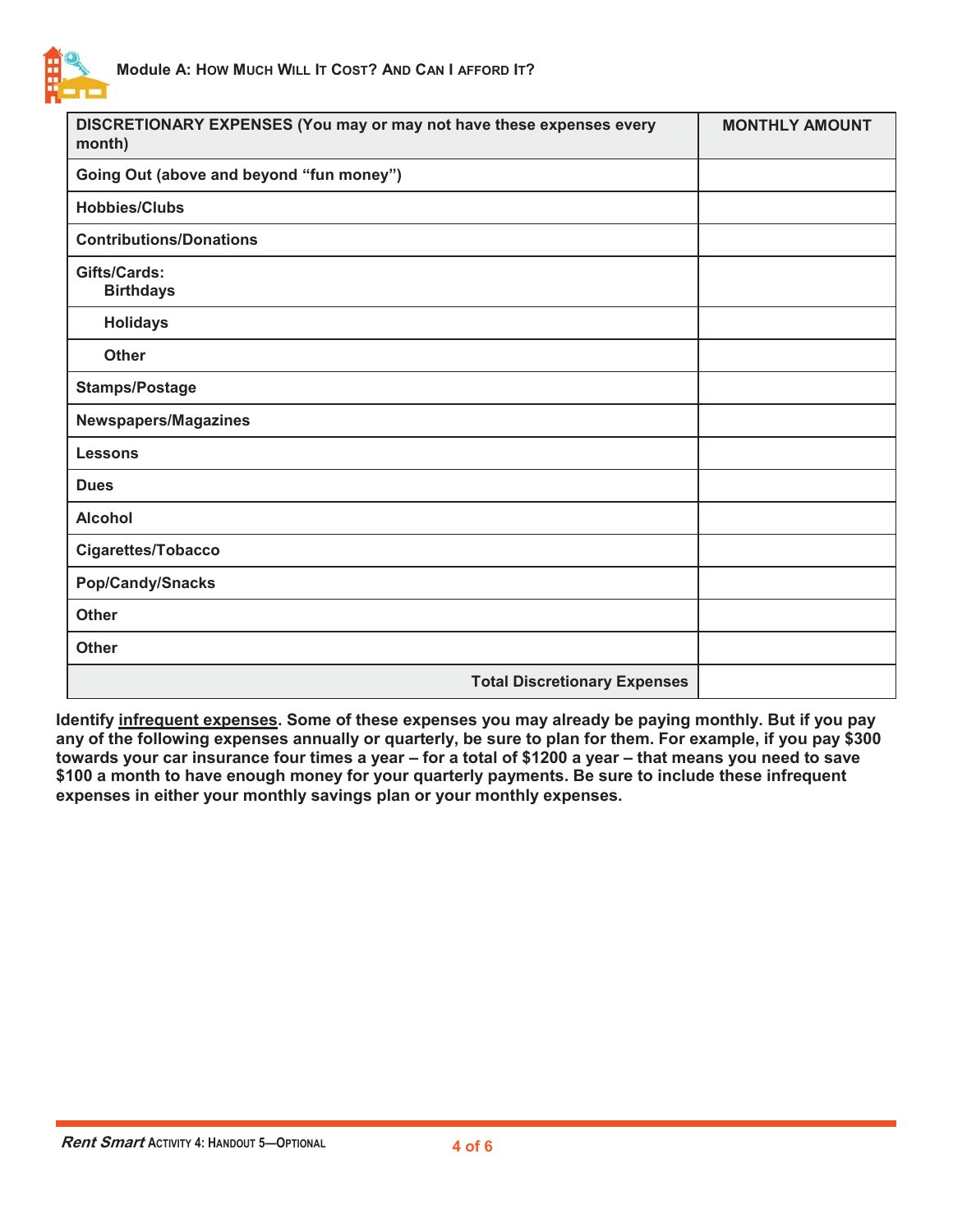

| <b>ITEM</b>                             | J | F | $\mathsf{M}% _{T}=\mathsf{M}_{T}\!\left( a,b\right) ,\ \mathsf{M}_{T}=\mathsf{M}_{T}$ | $\blacktriangle$ | $\mathsf{M}$ | $\mathsf J$ | IJ | $\boldsymbol{\mathsf{A}}$ | ${\mathsf S}$ | $\overline{O}$ | $\mathsf{N}$ | D | <b>TOTAL</b><br><b>AMOUNT</b> | <b>MONTHLY</b><br><b>AVERAGE</b><br>(divide the total<br>by 12 months) |
|-----------------------------------------|---|---|---------------------------------------------------------------------------------------|------------------|--------------|-------------|----|---------------------------|---------------|----------------|--------------|---|-------------------------------|------------------------------------------------------------------------|
| <b>Vehicle</b><br><b>Registration</b>   |   |   |                                                                                       |                  |              |             |    |                           |               |                |              |   |                               |                                                                        |
| Insurance:<br><b>Vehicle</b>            |   |   |                                                                                       |                  |              |             |    |                           |               |                |              |   |                               |                                                                        |
| Life                                    |   |   |                                                                                       |                  |              |             |    |                           |               |                |              |   |                               |                                                                        |
| <b>Health</b>                           |   |   |                                                                                       |                  |              |             |    |                           |               |                |              |   |                               |                                                                        |
| Property/<br>Rental                     |   |   |                                                                                       |                  |              |             |    |                           |               |                |              |   |                               |                                                                        |
| <b>Other</b>                            |   |   |                                                                                       |                  |              |             |    |                           |               |                |              |   |                               |                                                                        |
| Gifts:<br><b>Holidays</b>               |   |   |                                                                                       |                  |              |             |    |                           |               |                |              |   |                               |                                                                        |
| <b>Birthdays</b>                        |   |   |                                                                                       |                  |              |             |    |                           |               |                |              |   |                               |                                                                        |
| <b>Dues</b>                             |   |   |                                                                                       |                  |              |             |    |                           |               |                |              |   |                               |                                                                        |
| <b>Subscriptions</b>                    |   |   |                                                                                       |                  |              |             |    |                           |               |                |              |   |                               |                                                                        |
| <b>Tuition</b>                          |   |   |                                                                                       |                  |              |             |    |                           |               |                |              |   |                               |                                                                        |
| <b>School Supplies</b>                  |   |   |                                                                                       |                  |              |             |    |                           |               |                |              |   |                               |                                                                        |
| <b>Property Taxes</b>                   |   |   |                                                                                       |                  |              |             |    |                           |               |                |              |   |                               |                                                                        |
| <b>Estimated Tax</b><br><b>Payments</b> |   |   |                                                                                       |                  |              |             |    |                           |               |                |              |   |                               |                                                                        |
| <b>Other</b>                            |   |   |                                                                                       |                  |              |             |    |                           |               |                |              |   |                               |                                                                        |
| <b>Other</b>                            |   |   |                                                                                       |                  |              |             |    |                           |               |                |              |   |                               |                                                                        |
| <b>MONTHLY</b><br><b>TOTALS</b>         |   |   |                                                                                       |                  |              |             |    |                           |               |                |              |   |                               |                                                                        |

**Now add up all of your monthly savings and expenses:**

| <b>TOTAL MONTHLY EXPENSES</b>  | <b>AMOUNT</b> |
|--------------------------------|---------------|
| <b>Total Savings</b>           |               |
| <b>Total Debt Payments</b>     |               |
| <b>Total Fixed</b>             |               |
| <b>Total Flexible/Variable</b> |               |
| <b>Total Discretionary</b>     |               |
| <b>TOTAL EXPENSES =</b>        |               |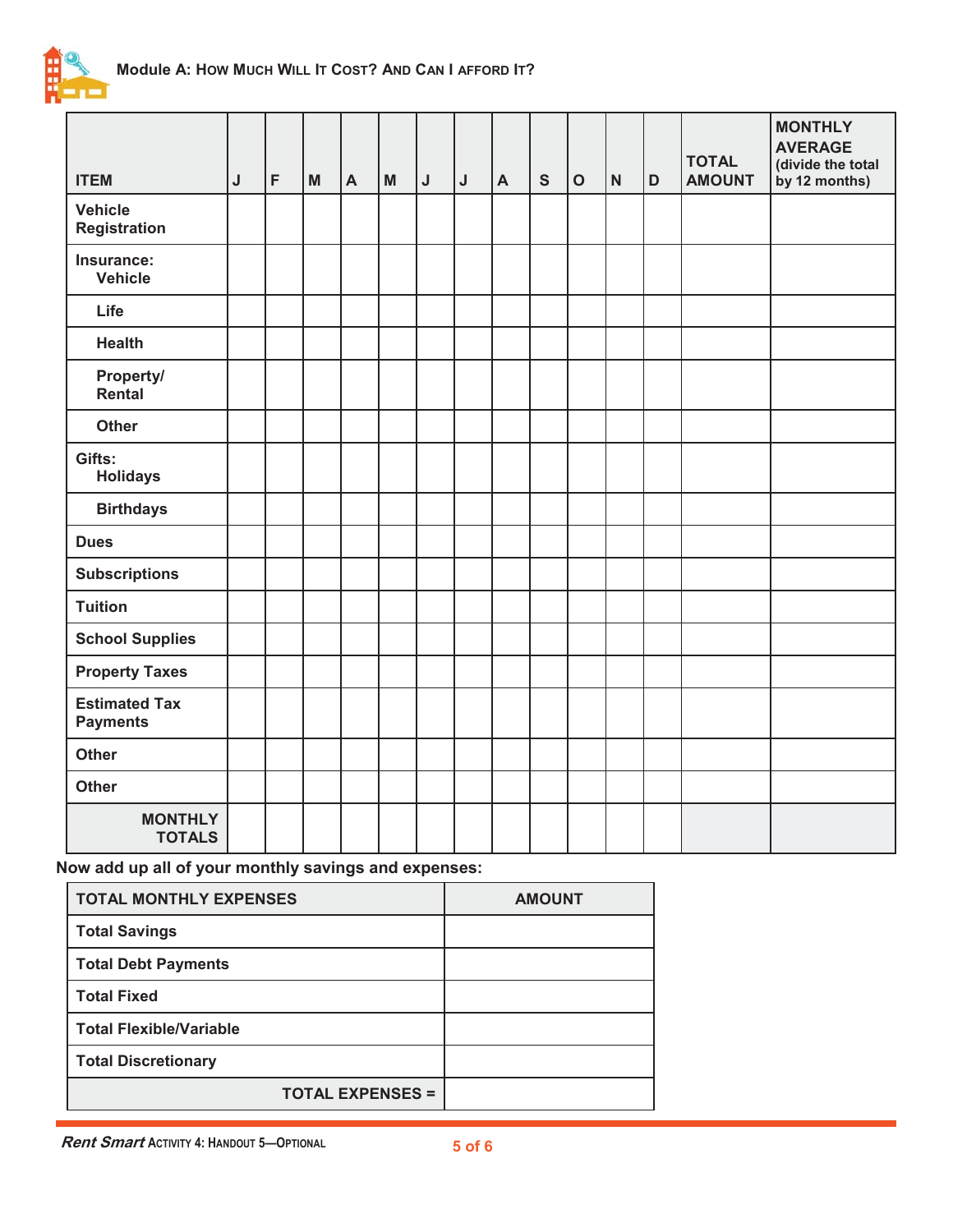

**Then subtract your total expenses from your monthly income:**

| I INCOME MINUS EXPENSES        | <b>AMOUNT</b> |
|--------------------------------|---------------|
| Total Monthly Income           |               |
| Total Monthly Expenses         |               |
| <b>Income Minus Expenses =</b> |               |

## **Ask yourself:**

- **Does your income cover all of your living expenses and savings goals?**   $\bullet$
- **Or are you running out of money by the end of the month?**   $\bullet$

**If yes, go back over your flexible and discretionary expenses and look for small ways to cut back. Start with those expenses that are not as important to you.** 

**If your monthly expenses are greater than your monthly income, there are 3 options:** 

- **Cut back on monthly spending**
- **Make more money**
- **Do both**   $\bullet$

**Sometimes more money can come from a raise at work, turning a hobby into second job, getting a tax refund, or having a rummage sale. Tracking your spending will help you find places where you can trim expenses—even if it's just for a short time.** 

**Prepared by: Peggy Olive, Family Living Agent, Richland County UW-Extension, 2005. Sources: Financial Counseling Training and Resource Manual, University of Wisconsin-Extension, April 2003. Money 2000: Taking Control of Your Spending, University of Wisconsin-Extension, 1999.**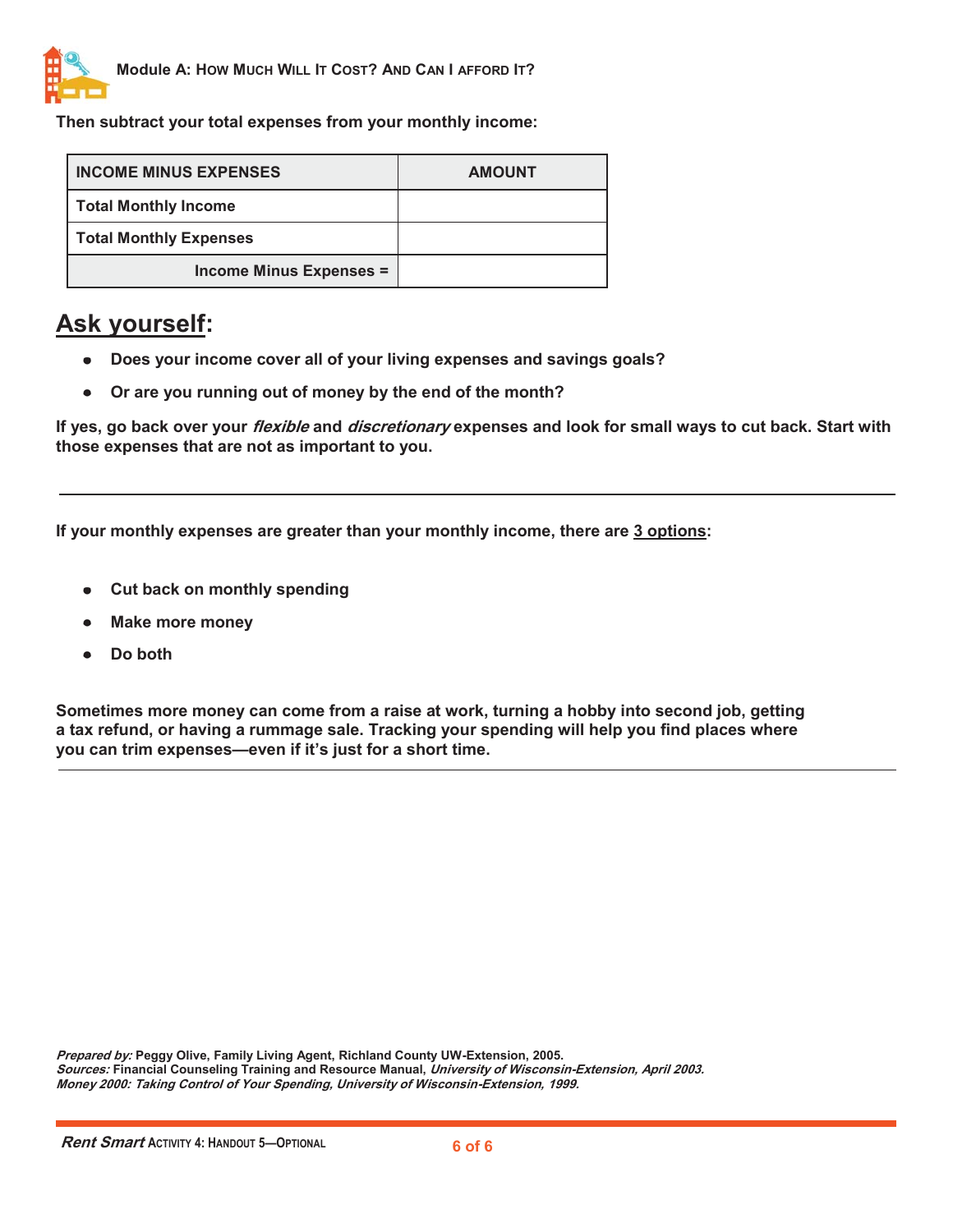# **Paying the Rent—On Time, Every Month**

When using the payment calendar system, each payment should be written on the due date along with who must be paid and how much. The sample below lists the due dates and costs for rent and utilities. The calendar is also used to track income – paydays and the amount earned. As illustrated in the sample, to keep expenses throughout the month as even as possible, set aside money from each paycheck to cover the rent and spread the remaining payments for other expenses out over the month.

Tip: Write down how monthly bills will be paid before spending ANY money.

In this example, the \$450 rent divided by 4 (number of paychecks) = \$112.50. Set aside this amount from each paycheck.

| <b>Sunday</b> | <b>Monday</b>  | <b>Tuesday</b> | Wednesday      | <b>Thursday</b> | Friday   | <b>Saturday</b> |
|---------------|----------------|----------------|----------------|-----------------|----------|-----------------|
| $\mathbf{1}$  | $\overline{2}$ | $\mathbf{3}$   | $\overline{4}$ | $\sqrt{5}$      | $6\,$    | $\overline{7}$  |
| Rent due      |                |                |                |                 | Payday   |                 |
| \$450         |                |                |                |                 | \$240    |                 |
|               |                |                |                |                 | \$112.50 |                 |
|               |                |                |                |                 | for rent |                 |
| $\,8\,$       | 9              | 10             | 11             | 12              | 13       | 14              |
|               |                | Cable due      |                |                 | Payday   |                 |
|               |                | \$45           |                |                 | \$240    |                 |
|               |                |                |                |                 | \$112.50 |                 |
|               |                |                |                |                 | for rent |                 |
| 15            | 16             | 17             | 18             | 19              | 20       | 21              |
|               |                | Heat and       |                |                 | Payday   |                 |
|               |                | electric due   |                |                 | \$240    |                 |
|               |                | \$65           |                |                 | \$112.50 |                 |
|               |                |                |                |                 | for rent |                 |
| 22            | 23             | 24             | 25             | 26              | 27       | 28              |
|               |                | Phone due      |                |                 | Payday   |                 |
|               |                | \$40           |                |                 | \$240    |                 |
|               |                |                |                |                 | \$112.50 |                 |
|               |                |                |                |                 | for rent |                 |
| 29            | 30             | 31             | $\mathbf{1}$   |                 |          |                 |
|               |                |                | Rent due       |                 |          |                 |
|               |                |                | \$450          |                 |          |                 |
|               |                |                |                |                 |          |                 |
|               |                |                |                |                 |          |                 |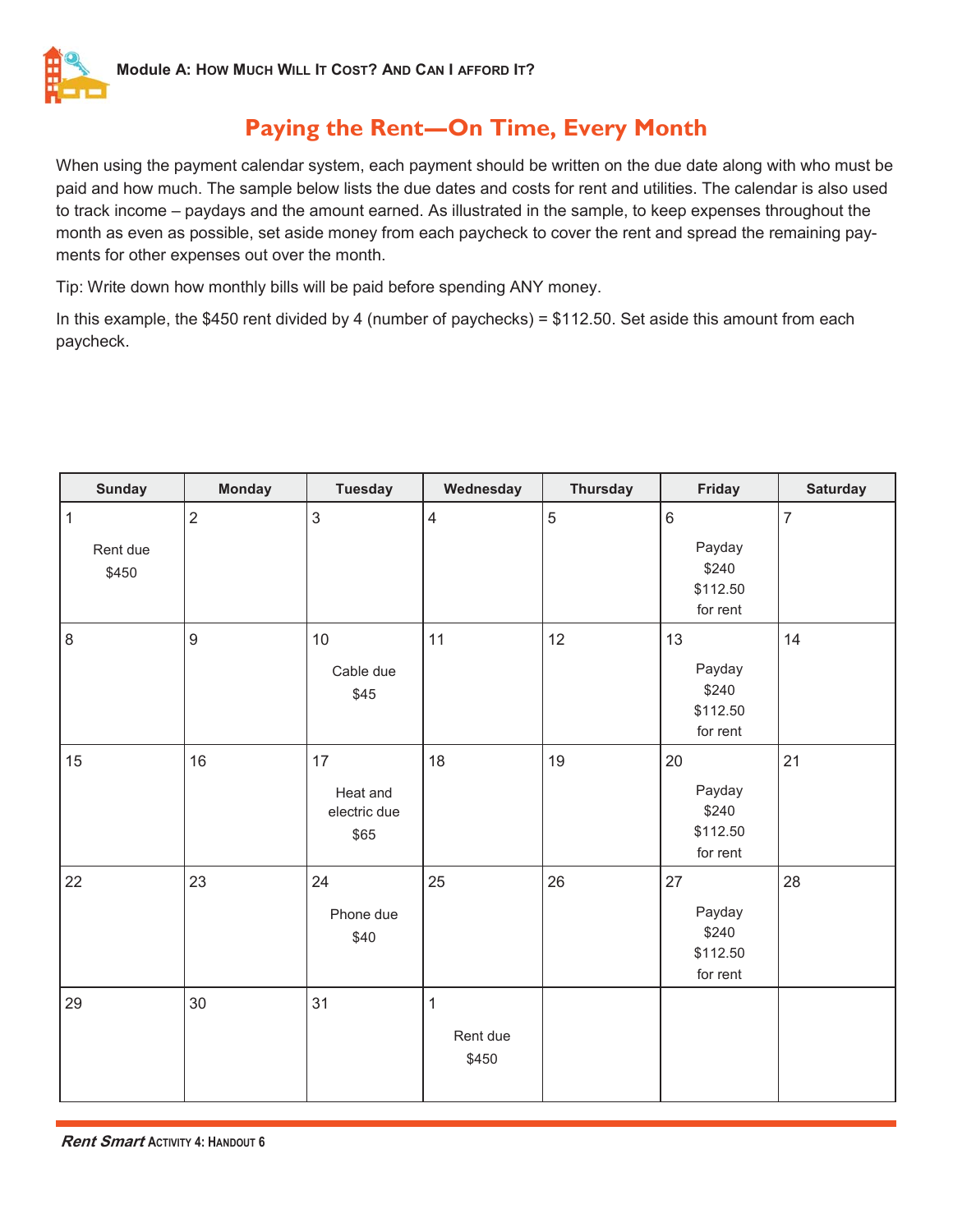

# **Track Spending**

Most of us have a good handle on the cost of our fixed monthly expenses—that is, those bills that stay the same month after month. It's those expenses that change a little, or a lot, each month that can really throw you off. If you have a hard time figuring out where your money goes each month, there are many different ways to track your spending.

- **Notebook:** When you spend money, write it down right away. Keep a pen and paper in your pocket, car, or purse.
- **Receipts:** Put your receipts in a folder or envelope and add them up at the end of the month. Didn't get a receipt? Write the amount on the folder.
- **Calendar:** If you're used to looking at a calendar every day, write down what you spend, what bills were paid, and income received in your calendar.
- **Checkbook:** Look through your checkbook register for check and debit purchases. Or look through your monthly bank/credit union statement.
- **Envelope Method:** If you usually spend cash, put your spending money for the day or week in an envelope. When you take cash out, put your receipt in or write your purchase on the envelope. You can also divide your expenses into categories like "groceries" or "entertainment" if you're trying to limit your spending. When one envelope is empty, the money has to come out of another envelope—you decide based on what is most important.
- **Computer:** Enter your spending and income into a computer program that totals up your cash flow for you at the end of the month. Check for fees for programs and apps for tracking spending—some are free, others have costs involved.
	- $\circ$ **Free Programs: http://www.mint.com; http://icash.en.softonic.com/**
	- $\circ$ **Mobile Apps: https://www.billguard.com; https://www.levelmoney.com**
	- $\circ$ **Fee Programs http://www.quicken.com/; http://download.microsoft.com search—Money Plus Sunset**
- **Bank/Credit Union:** Many banks/credit unions offer online bill paying, tracking, text messages, online piggy banks for saving money, and other features.

#### **Why track your spending?**

The biggest reason budgets don't work for many of us is that our spending and expenses change weekly or monthly. When you're trying to stick to a spending plan, it's easy to get discouraged the minute you go over.

Tracking your spending lets you stay on top of where your money is really going. It gives you the big picture for all of your spending during the month. After all, what really matters is how far ahead or behind you come out at the end of the month.

If your monthly expenses are consistently higher than your monthly income, you have **3 options: cut back on spending, increase your income, or do both**.

References to websites used in this publication are for your convenience and not an endorsement of one product over other similar products.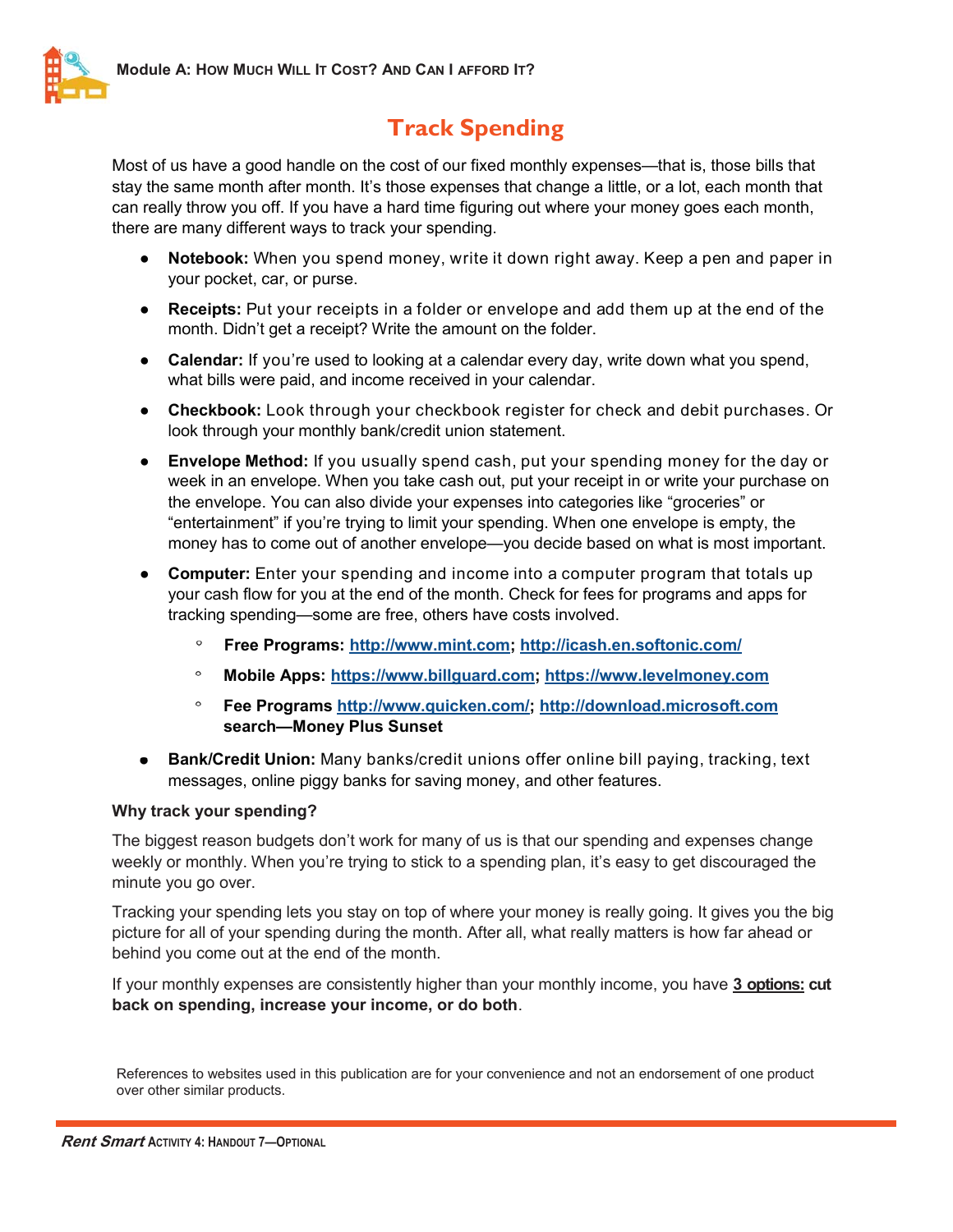**Module A: HOW MUCH WILL IT COST? AND CAN I AFFORD IT?**  Module A: HOW MUCH WILL IT COST? AND CAN I AFFORD IT?



# Pocket Spending Tracker **Pocket Spending Tracker**

| <b>SUNDAY</b>                         | <b>MONDAY</b>                              | <b>TUESDAY</b>                        | <b>WEDNESDAY</b>                                                                                                                                                                                                                  |
|---------------------------------------|--------------------------------------------|---------------------------------------|-----------------------------------------------------------------------------------------------------------------------------------------------------------------------------------------------------------------------------------|
| Total Spent:<br>Thoughts:             | Total Spent:<br>Thoughts:                  | Total Spent:<br>Thoughts:             | Total Spent:<br>Thoughts:                                                                                                                                                                                                         |
| THURSDAY<br>Total Spent:<br>Thoughts: | <b>FRIDAY</b><br>Total Spent:<br>Thoughts: | SATURDAY<br>Total Spent:<br>Thoughts: | <b>TOTALS</b><br>Notes on Back<br>$\varphi$<br>$\qquad \qquad \varphi$<br>TOTAL <sub>\$</sub><br>$\varphi$<br>$FRI$ $\frac{6}{9}$<br>$\boldsymbol{\varphi}$<br>$\boldsymbol{\varphi}$<br>WED<br>THU<br>MON<br>TUE<br>$rac{2}{50}$ |
|                                       |                                            |                                       |                                                                                                                                                                                                                                   |

Rent Smart Activity 4: HANDOUT 8-OPTIONAL *Rent Smart* **ACTIVITY 4: HANDOUT 8—OPTIONAL**

Credit given to Beth Bell and Jane A. Gault, Extension Educators at the University of Tennessee Extension Credit given to Beth Bell and Jane A. Gault, Extension Educators at the University of Tennessee Extension